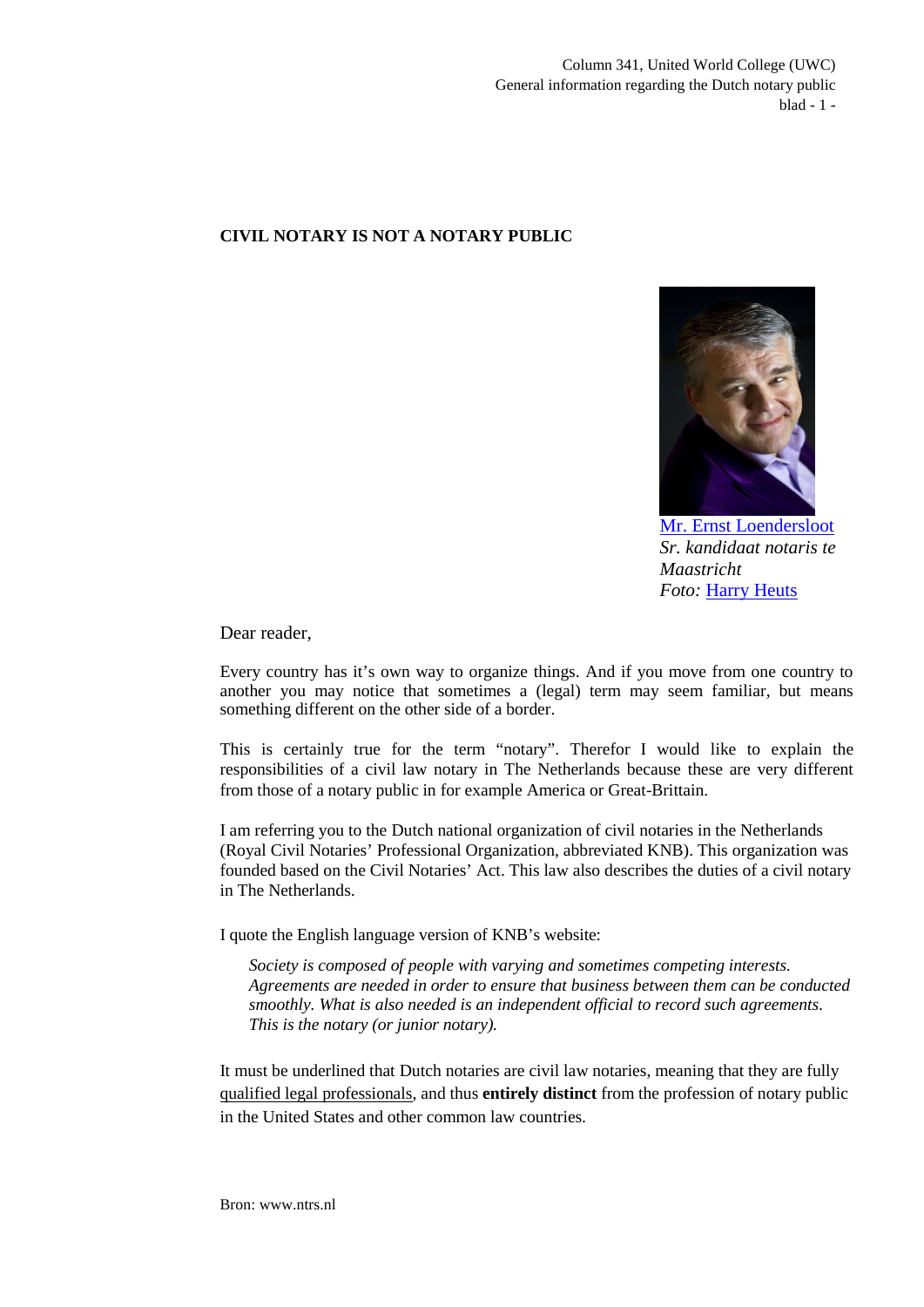## (Source:<http://www.notaris.nl/english/the-notary>)

More simply said: without a deed drawn up and signed by a civil notary, no real property or registered boats and ships, and planes can be transferred in the Netherlands.

Also, most agreements that are recorded in a deed with a civil notary may be executed without the intervention of a judge. Within the European Union (EU) it is actually under discussion whether the office of Civil Notary should be restricted to persons who are citizens of the country in question, because in that respect a civil notary is comparable to a judge. Such a requirement may certainly be demanded of judges according to EU rules, since this touches on the functioning of the State.

In order to become a civil notary, people need to successfully complete a four-year full time education for notarial lawyer at a Dutch university. After that, they have to do a three-year, part-time post-doctoral study. In the first and in the third year, an examination is administered which handles all study materials.

After that, one still needs to be appointed as public official by the Queen. This appointment is not forthcoming if one has not spent at least 6 years full-time in the notarial business. A positive decision by an Expert Commission is also required and such decision will under no circumstances be made if there is any (criminal) suspicion as to this person.

Even after being appointed civil notary, the office can be revoked if a notary violates the rules. Such a civil notary is then dismissed from the office by the Queen. For example, this is the case if the civil notary acts in any way that damages the notarial office's honor or respect.

Moreover, the civil notary is under oath of secrecy and has the right to remain silent. Also when faced with investigative officers such as the police or tax inspectors.

Only in exceptional circumstances, the civil notary may pass on to these agencies what he/she discussed with clients. An example would be laundering criminal monies.

(*Ps. This article was part of a legal opinion I wrote for a court in New York. I thought this introduction into what the difference is between an Dutch civil law notary and an American notary public, would be of interest to you. Therefore I copied this part of the opinion. I wrote the article in Dutch and an official translation was made. Any faults in grammar, syntax or other use of English are not mine)*

Mr. Ernst Loendersloot Senior kandidaat notaris te Maastricht